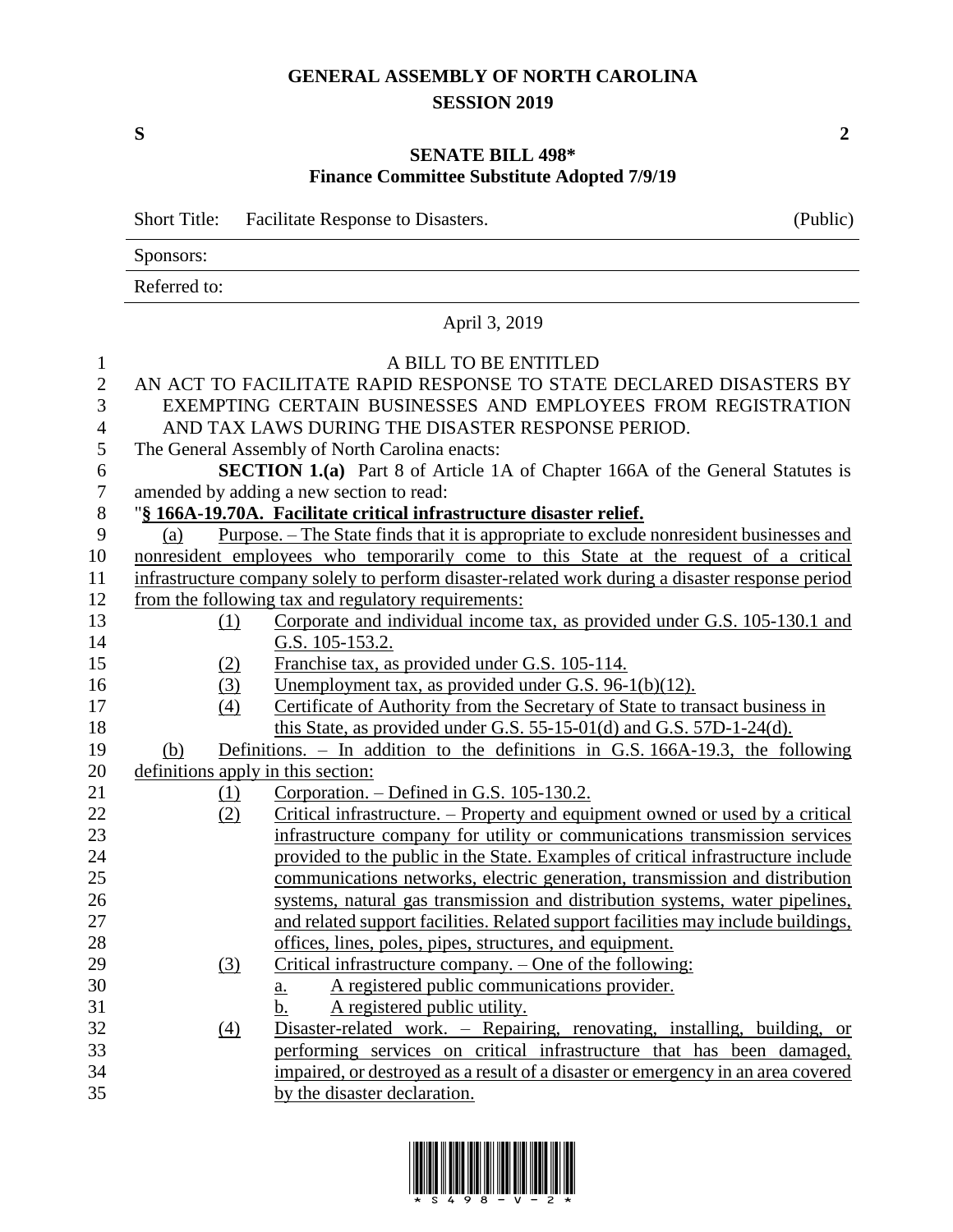|     |                   | <b>General Assembly Of North Carolina</b>                                                                                                                                                          | <b>Session 2019</b> |
|-----|-------------------|----------------------------------------------------------------------------------------------------------------------------------------------------------------------------------------------------|---------------------|
|     | (5)               | Disaster response period. $- A$ period that begins 10 days prior to the first day                                                                                                                  |                     |
|     |                   | of a disaster declaration and expires on the earlier of the following:                                                                                                                             |                     |
|     |                   | Sixty days following the expiration of the disaster declaration, as<br>$\underline{a}$ .                                                                                                           |                     |
|     |                   | provided under G.S. $166A-19.21(c)$ .                                                                                                                                                              |                     |
|     |                   | One hundred eighty days following the issuance of the disaster<br><u>b.</u>                                                                                                                        |                     |
|     |                   | declaration.                                                                                                                                                                                       |                     |
|     |                   | Employee. $-$ Defined in G.S. 105-163.1.                                                                                                                                                           |                     |
|     | <u>(6)</u><br>(7) | <u>Nonresident business. – An entity that has not been required to file an income</u>                                                                                                              |                     |
|     |                   | or franchise tax return with the State for three years prior to the disaster                                                                                                                       |                     |
|     |                   | response period, other than those arising from the performance of                                                                                                                                  |                     |
|     |                   | disaster-related work during a tax year prior to the enactment of this section,                                                                                                                    |                     |
|     |                   | and that meets one or more of the following conditions:                                                                                                                                            |                     |
|     |                   |                                                                                                                                                                                                    |                     |
|     |                   | <u>Is a nonresident entity.</u><br>a.                                                                                                                                                              |                     |
|     |                   | b.<br>Is a nonresident individual who owns an unincorporated business as a                                                                                                                         |                     |
|     |                   | sole proprietor.                                                                                                                                                                                   |                     |
|     | (8)               | Nonresident employee. $-$ A nonresident individual who is one of the                                                                                                                               |                     |
|     |                   | following:                                                                                                                                                                                         |                     |
|     |                   | An employee of a nonresident business.<br>a.                                                                                                                                                       |                     |
|     |                   | An employee of a critical infrastructure company who is temporarily<br>b.                                                                                                                          |                     |
|     |                   | in this State to perform disaster-related work during a disaster response                                                                                                                          |                     |
|     |                   | period.                                                                                                                                                                                            |                     |
|     | (9)               | Nonresident entity. - Defined in G.S. 105-163.1.                                                                                                                                                   |                     |
|     | (10)              | Nonresident individual. – Defined in G.S. 105-153.3.                                                                                                                                               |                     |
|     | (11)              | Registered public communications provider. $-$ A corporation doing business                                                                                                                        |                     |
|     |                   | in this State prior to the disaster declaration that provides the transmission to                                                                                                                  |                     |
|     |                   | the public of one or more of the following:                                                                                                                                                        |                     |
|     |                   | Broadband.<br><u>a.</u>                                                                                                                                                                            |                     |
|     |                   | Mobile telecommunications.<br><u>b.</u>                                                                                                                                                            |                     |
|     |                   | Telecommunications.<br>$\underline{c}$ .<br>$\underline{d}$ .                                                                                                                                      |                     |
|     | (12)              | Wireless Internet access.<br>Registered public utility. $- A$ corporation doing business in this State prior to                                                                                    |                     |
|     |                   | the disaster declaration that is subject to the control of one or more of the                                                                                                                      |                     |
|     |                   | following entities:                                                                                                                                                                                |                     |
|     |                   | North Carolina Utilities Commission.                                                                                                                                                               |                     |
|     |                   | <u>a.</u><br>North Carolina Rural Electrification Authority.                                                                                                                                       |                     |
|     |                   | <u>b.</u><br>Federal Communications Commission.                                                                                                                                                    |                     |
|     |                   | $\underline{c}$ .<br>d.<br>Federal Energy Regulatory Commission.                                                                                                                                   |                     |
|     |                   | Critical Infrastructure Company Notification. $-$ A critical infrastructure company                                                                                                                |                     |
| (c) |                   | must provide notification to the Department of Revenue within 90 days of the expiration of the                                                                                                     |                     |
|     |                   |                                                                                                                                                                                                    |                     |
|     |                   | disaster response period. The notification must be in the form and manner required by the                                                                                                          |                     |
|     |                   | Department. The notification must include the following:                                                                                                                                           |                     |
|     | (1)               | A list of all nonresident businesses who performed disaster-related work in                                                                                                                        |                     |
|     |                   | this State during a disaster response period at the request of the critical                                                                                                                        |                     |
|     |                   | infrastructure company.                                                                                                                                                                            |                     |
|     | (2)               | A list of nonresident employees who performed disaster-related work in this                                                                                                                        |                     |
|     |                   | State for the critical infrastructure company during a disaster response period.                                                                                                                   |                     |
|     |                   | The notification must include the amount of compensation paid to the                                                                                                                               |                     |
|     |                   | nonresident employee performing disaster-related work in this State.                                                                                                                               |                     |
| (d) |                   | Nonresident Business Notification. - A nonresident business must provide                                                                                                                           |                     |
|     |                   | notification to the Department of Revenue within 90 days of the date the nonresident business<br>concludes its disaster-related work in the State. The notification must be in the form and manner |                     |
|     |                   |                                                                                                                                                                                                    |                     |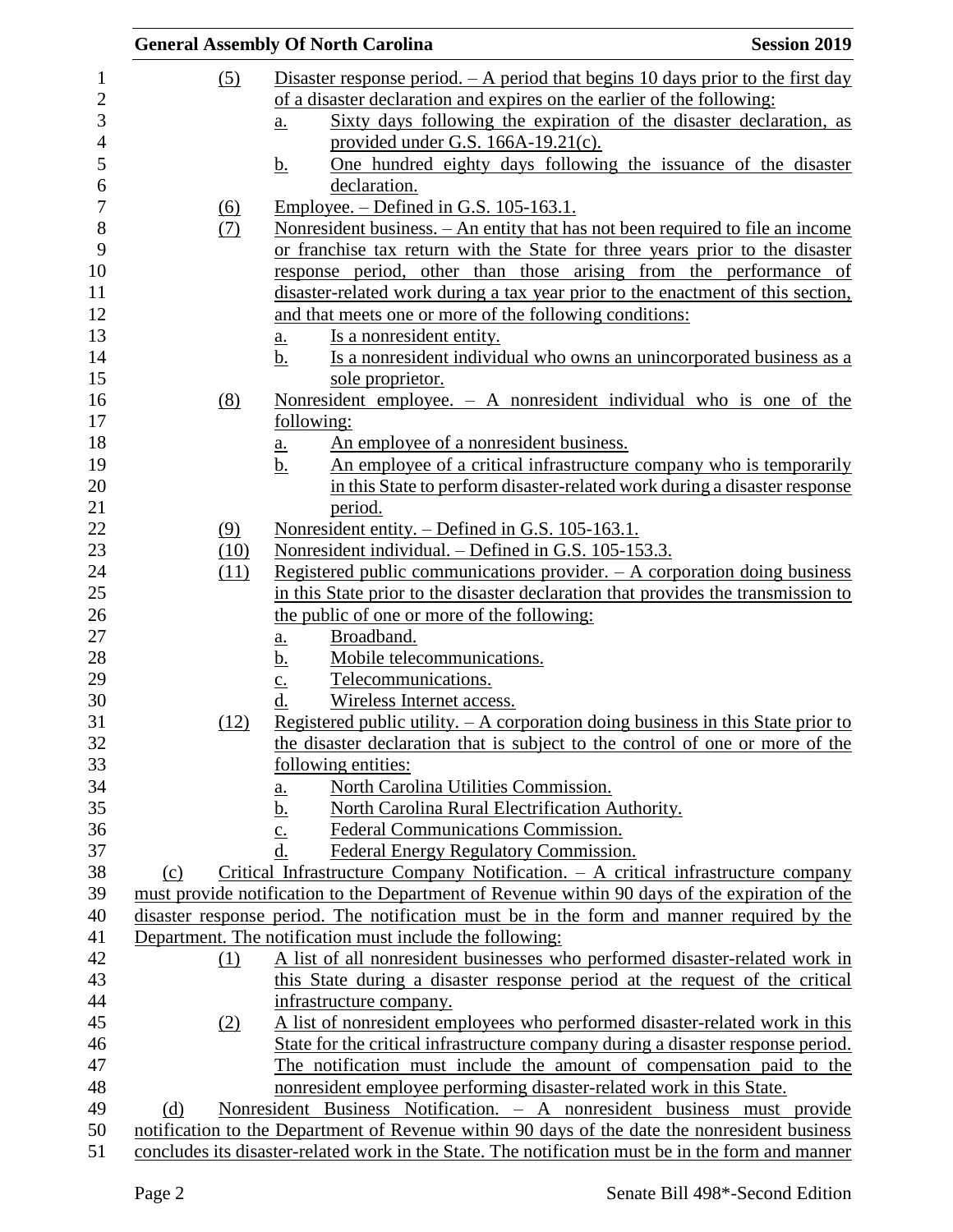## **General Assembly Of North Carolina Session 2019 Session 2019**  required by the Department. The notification must include a list of nonresident employees who performed disaster-related work in this State during a disaster response period, along with the amount of compensation paid to the nonresident employee performing disaster-related work in this State. Failure to submit a timely notification forfeits the relief provided by this section for the nonresident business. (e) Limitation. – The intent of this section is to provide relief to nonresident businesses and nonresident employees who would not otherwise be subject to this State's tax and regulatory requirements if they had not performed disaster-related work during the disaster response period. The relief provided under this section does not apply to any tax year that is part of the disaster response period if the nonresident business or nonresident employee continues to perform disaster-related work following the end of the disaster response period. The relief provided under this section does not apply to a tax year that is part of the disaster response period if the nonresident business or nonresident employee is required to file an income tax return for that tax year with the Department of Revenue for reasons other than the performance of disaster-related work." **SECTION 1.(b)** G.S. 55-15-01 is amended by adding a new subsection to read: "(e) The following foreign corporations are not required to obtain a certificate of authority from the Secretary of State: (1) A nonresident business solely performing disaster-related work in this State during a disaster response period at the request of a critical infrastructure company. The definitions and provisions of G.S. 166A-19.70A apply to this subdivision. (2) A person issued a temporary license by the Department of Revenue under G.S. 105-449.69A to import, export, distribute, or transport motor fuel in this State in response to a disaster declaration." **SECTION 1.(c)** G.S. 57D-1-24 reads as rewritten: "**§ 57D-1-24. Certificate of existence; certificate of authorization.** … (d) A nonresident business solely performing disaster-related work in this State during a disaster response period at the request of a critical infrastructure company is not required to obtain a certificate of authority from the Secretary of State. The definitions and provisions of G.S. 166A-19.70A apply to this subsection." **SECTION 1.(d)** G.S. 96-1(b)(12) reads as rewritten: "(b) Definitions. – The following definitions apply in this Chapter: … (12) Employment. – Defined in section 3306 of the Code, with the following additions and exclusions: … b. Exclusions. – The term excludes all of the following: … 5. Service performed by a nonresident employee for a nonresident business performing disaster-related work in this State during a disaster response period at the request of a critical infrastructure company. The definitions and provisions of G.S. 166A-19.70A apply to this exclusion." **SECTION 1.(e)** G.S. 105-114 is amended by adding a new subsection to read: "(d) Critical Infrastructure Disaster Relief. – A nonresident business that solely performs disaster-related work in this State during a disaster response period at the request of a critical infrastructure company is not considered to be doing business in this State for purposes of this Article. The definitions and provisions in G.S. 166A-19.70A apply in this subsection." **SECTION 1.(f)** G.S. 105-130.1 reads as rewritten: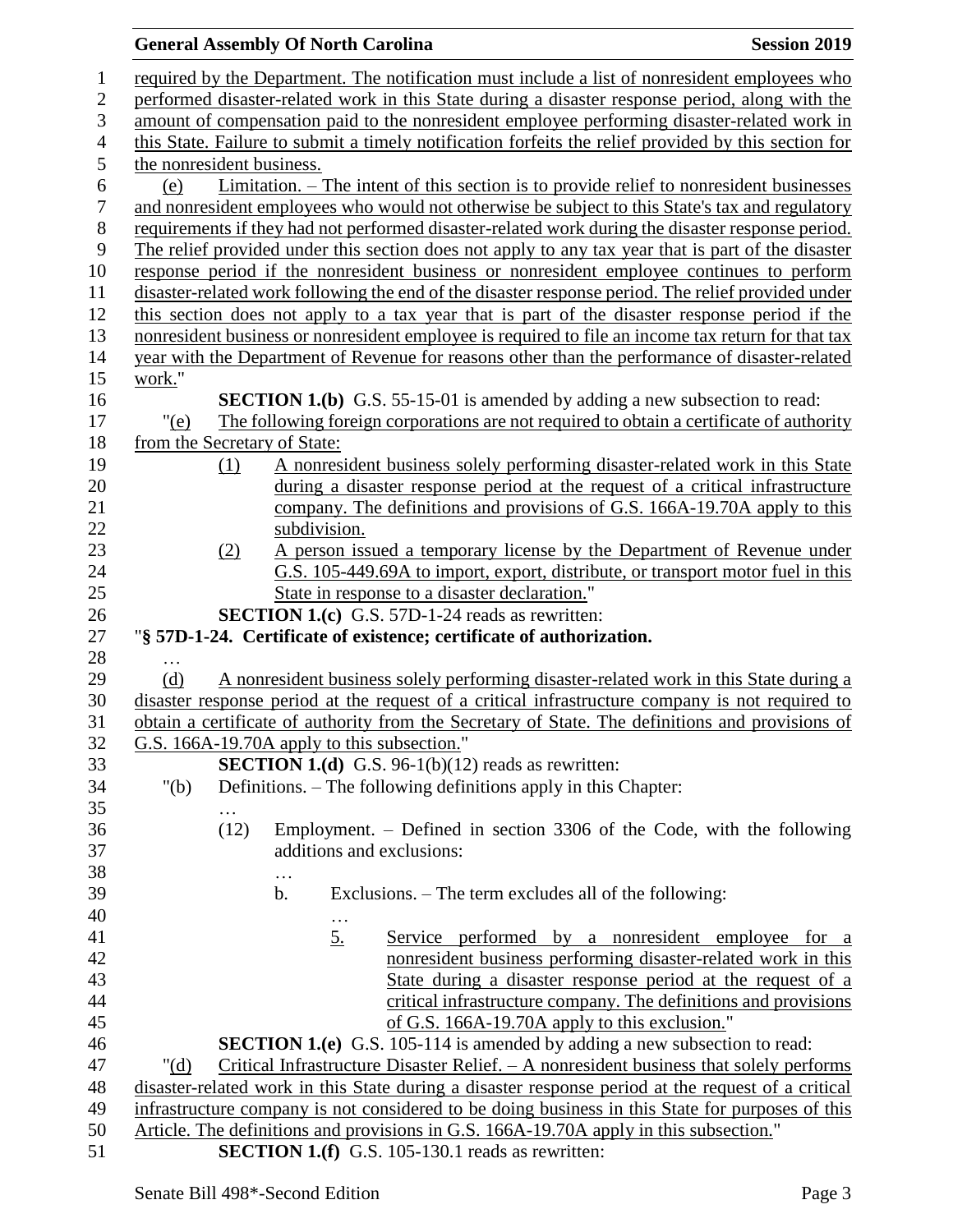|                | <b>General Assembly Of North Carolina</b><br><b>Session 2019</b>                                                                                                       |  |  |
|----------------|------------------------------------------------------------------------------------------------------------------------------------------------------------------------|--|--|
| 1              | "§ 105-130.1. Purpose.                                                                                                                                                 |  |  |
| $\mathbf{2}$   | <u>Purpose. – The general purpose of this Part is to impose a tax for the use of the State</u><br>(a)                                                                  |  |  |
| 3              | government upon the net income of every domestic corporation and of every foreign corporation                                                                          |  |  |
| $\overline{4}$ | doing business in this State.                                                                                                                                          |  |  |
| 5              | The tax imposed upon the net income of corporations in this Part is in addition to all other                                                                           |  |  |
| 6              | taxes imposed under this Subchapter.                                                                                                                                   |  |  |
| $\tau$         | Critical Infrastructure Disaster Relief. $- A$ nonresident business that solely performs<br>(b)                                                                        |  |  |
| $8\,$          | disaster-related work in this State during a disaster response period at the request of a critical                                                                     |  |  |
| 9              | infrastructure company is not considered to be doing business in this State for purposes of this                                                                       |  |  |
| 10             | Part. The definitions and provisions in G.S. 166A-19.70A apply in this subsection."                                                                                    |  |  |
| 11             | <b>SECTION 1.(g)</b> G.S. 105-130.5(a) reads as rewritten:                                                                                                             |  |  |
| 12             | " $(a)$<br>The following additions to federal taxable income shall be made in determining State                                                                        |  |  |
| 13             | net income:                                                                                                                                                            |  |  |
| 14             |                                                                                                                                                                        |  |  |
| 15             | (30)<br>Payments made to an affiliate or subsidiary that is not subject to tax under this                                                                              |  |  |
| 16             | Article pursuant to the exceptions for critical infrastructure disaster relief                                                                                         |  |  |
| 17             | provided under G.S. 166A-19.70A, to the extent the payments are deducted in                                                                                            |  |  |
| 18             | determining federal taxable income. The definitions and provisions of                                                                                                  |  |  |
| 19             | G.S. 166A-19.70A apply to this subdivision."                                                                                                                           |  |  |
| 20             | <b>SECTION 1.(h)</b> G.S. 105-131.7 reads as rewritten:                                                                                                                |  |  |
| 21             | "§ 105-131.7. Returns; shareholder agreements; mandatory withholding.                                                                                                  |  |  |
| 22             |                                                                                                                                                                        |  |  |
| 23             | Critical Infrastructure Disaster Relief. $-$ An S Corporation that is not doing business<br>(f)                                                                        |  |  |
| 24             | in this State because it is a nonresident business performing disaster-related work during a                                                                           |  |  |
| 25             | disaster response period at the request of a critical infrastructure company is not required to file                                                                   |  |  |
| 26             | a return with the Department. However, the corporation must furnish to each shareholder who                                                                            |  |  |
| 27             | would be entitled to share in the corporation income any information necessary for that person                                                                         |  |  |
| 28             | to properly file a State income tax return. The definitions and provisions in G.S. 166A-19.70A                                                                         |  |  |
| 29             | concerning disaster-related work apply to this subsection."                                                                                                            |  |  |
| 30             | <b>SECTION 1.(i)</b> G.S. 105-154 $(c)$ reads as rewritten:                                                                                                            |  |  |
| 31             | "§ 105-154. Information at the source returns.                                                                                                                         |  |  |
| 32             |                                                                                                                                                                        |  |  |
| 33             | Information Returns of Partnerships. - A partnership doing business in this State and<br>(c)                                                                           |  |  |
| 34             | required to file a return under the Code shall file an information return with the Secretary. A                                                                        |  |  |
| 35             | partnership that the Secretary believes to be doing business in this State and to be required to file                                                                  |  |  |
| 36             | a return under the Code shall file an information return when requested to do so by the Secretary.                                                                     |  |  |
| 37             | The information return shall contain all information required by the Secretary. It shall state                                                                         |  |  |
| 38             | specifically the items of the partnership's gross income, the deductions allowed under the Code,                                                                       |  |  |
| 39             | each partner's distributive share of the partnership's income, and the adjustments required by this                                                                    |  |  |
| 40             | Part. A partner's distributive share of partnership net income includes any guaranteed payments                                                                        |  |  |
| 41             | made to the partner. The information return shall also include the name and address of each                                                                            |  |  |
| 42             | person who would be entitled to share in the partnership's net income, if distributable, and the                                                                       |  |  |
| 43<br>44       | amount each person's distributive share would be. The information return shall be signed by one                                                                        |  |  |
| 45             | of the partners under affirmation in the form required by the Secretary.<br>A partnership that files an information return under this subsection shall furnish to each |  |  |
| 46             | person who would be entitled to share in the partnership's net income, if distributable, any                                                                           |  |  |
| 47             | information necessary for that person to properly file a State income tax return. The information                                                                      |  |  |
| 48             | shall be in the form prescribed by the Secretary and must be furnished on or before the due date                                                                       |  |  |
| 49             | of the information return.                                                                                                                                             |  |  |
| 50             | A partnership that is not doing business in this State because it is a nonresident business                                                                            |  |  |
| 51             | performing disaster-related work during a disaster response period at the request of a critical                                                                        |  |  |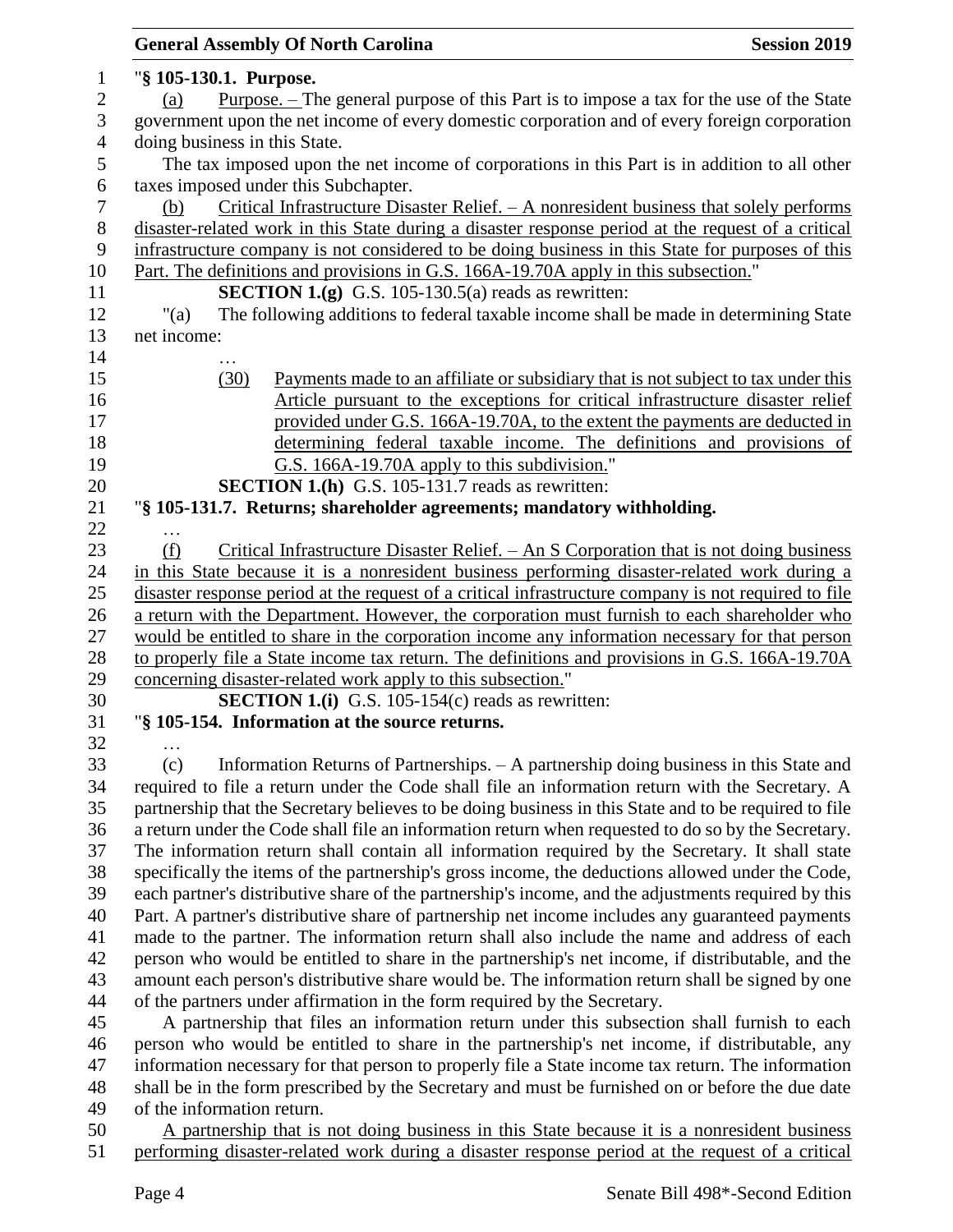|                |                               | <b>General Assembly Of North Carolina</b>                                                                                                      | <b>Session 2019</b>         |
|----------------|-------------------------------|------------------------------------------------------------------------------------------------------------------------------------------------|-----------------------------|
| 1              |                               | infrastructure company is not required to file an information return with the Secretary. However,                                              |                             |
| $\overline{2}$ |                               | the partnership must furnish to each person who would be entitled to share in the partnership's                                                |                             |
| 3              |                               | net income, if distributable, any information necessary for that person to properly file a State                                               |                             |
| $\overline{4}$ |                               | income tax return. The definitions and provisions in G.S. 166A-19.70A apply to this paragraph."                                                |                             |
| $\mathfrak s$  |                               | <b>SECTION 1.(j)</b> G.S. 105-153.2 reads as rewritten:                                                                                        |                             |
| 6              | "§ 105-153.2. Purpose.        |                                                                                                                                                |                             |
| 7              |                               | The general purpose of this Part is to impose a tax for the use of the State government upon                                                   |                             |
| 8              |                               | the taxable income collectible annually:                                                                                                       |                             |
| 9              | (1)                           | Of every resident of this State.                                                                                                               |                             |
| 10             | (2)                           | Of every nonresident individual deriving income from North Carolina sources                                                                    |                             |
| 11             |                               | attributable to the ownership of any interest in real or tangible personal                                                                     |                             |
| 12             |                               | property in this State, deriving income from a business, trade, profession, or                                                                 |                             |
| 13             |                               | occupation carried on in this State, or deriving income from gambling                                                                          |                             |
| 14             |                               | activities in this State. This subdivision does not apply to a nonresident                                                                     |                             |
| 15             |                               | business or a nonresident employee who solely derives income from North                                                                        |                             |
| 16             |                               | Carolina sources attributable to a business, trade, profession, or occupation                                                                  |                             |
| 17             |                               | carried on in this State to perform disaster-related work during a disaster                                                                    |                             |
| 18             |                               | response period at the request of a critical infrastructure company. The                                                                       |                             |
| 19             |                               | definitions and provisions in G.S. 166A-19.70A apply to this subdivision."                                                                     |                             |
| 20             |                               | <b>SECTION 1.(k)</b> G.S. 105-153.8(a) reads as rewritten:                                                                                     |                             |
| 21             | " $(a)$                       | Who Must File. – The following individuals must file with the Secretary an income                                                              |                             |
| 22             | tax return under affirmation: |                                                                                                                                                |                             |
| 23             | (1)                           | Every resident who for the taxable year has gross income under the Code that                                                                   |                             |
| 24             |                               | exceeds the standard deduction amount provided in G.S. $105-153.5(a)(1)$ .                                                                     |                             |
| 25             | (2)                           | Every nonresident individual who meets all of the following requirements:                                                                      |                             |
| 26<br>27       |                               | Receives during the taxable year gross income that is derived from<br>a.<br>North Carolina sources and is attributable to the ownership of any |                             |
| 28             |                               | interest in real or tangible personal property in this State, is derived                                                                       |                             |
| 29             |                               | from a business, trade, profession, or occupation carried on in this                                                                           |                             |
| 30             |                               | State, or is derived from gambling activities in this State. This                                                                              |                             |
| 31             |                               | sub-subdivision does not apply to a nonresident business or a                                                                                  |                             |
| 32             |                               | nonresident employee who solely derives income from North Carolina                                                                             |                             |
| 33             |                               | sources attributable to a business, trade, profession, or occupation                                                                           |                             |
| 34             |                               | carried on in this State to perform disaster-related work during a                                                                             |                             |
| 35             |                               | disaster response period at the request of a critical infrastructure                                                                           |                             |
| 36             |                               | company. The definitions and provisions in G.S. 166A-19.70A apply                                                                              |                             |
| 37             |                               | to this sub-subdivision.                                                                                                                       |                             |
| 38             |                               | Has gross income under the Code that exceeds the applicable standard<br>b.                                                                     |                             |
| 39             |                               | deduction amount provided in G.S. $105-153.5(a)(1)$ .                                                                                          |                             |
| 40             | (3)                           | Any individual whom the Secretary believes to be liable for a tax under this                                                                   |                             |
| 41             |                               | Part, when so notified by the Secretary and requested to file a return."                                                                       |                             |
| 42             |                               | <b>SECTION 1.(<i>l</i></b> ) G.S. 105-163.1(13) reads as rewritten:                                                                            |                             |
| 43             | "§ 105-163.1. Definitions.    |                                                                                                                                                |                             |
| 44             |                               | The following definitions apply in this Article:                                                                                               |                             |
| 45             |                               |                                                                                                                                                |                             |
| 46             | (13)                          | Wages. – The term has the same meaning as in section 3401 of the Code. Code,                                                                   |                             |
| 47             |                               | except the term does not include amounts paid to a nonresident employee for                                                                    |                             |
| 48             |                               | a business, trade, profession, or occupation carried on in this State to perform                                                               |                             |
| 49             |                               | disaster-related work during a disaster response period at the request of a                                                                    |                             |
| 50             |                               | critical infrastructure company. The definitions<br>and                                                                                        | provisions<br><sub>of</sub> |
| 51             |                               | G.S. 166A-19.70A apply to this subdivision.                                                                                                    |                             |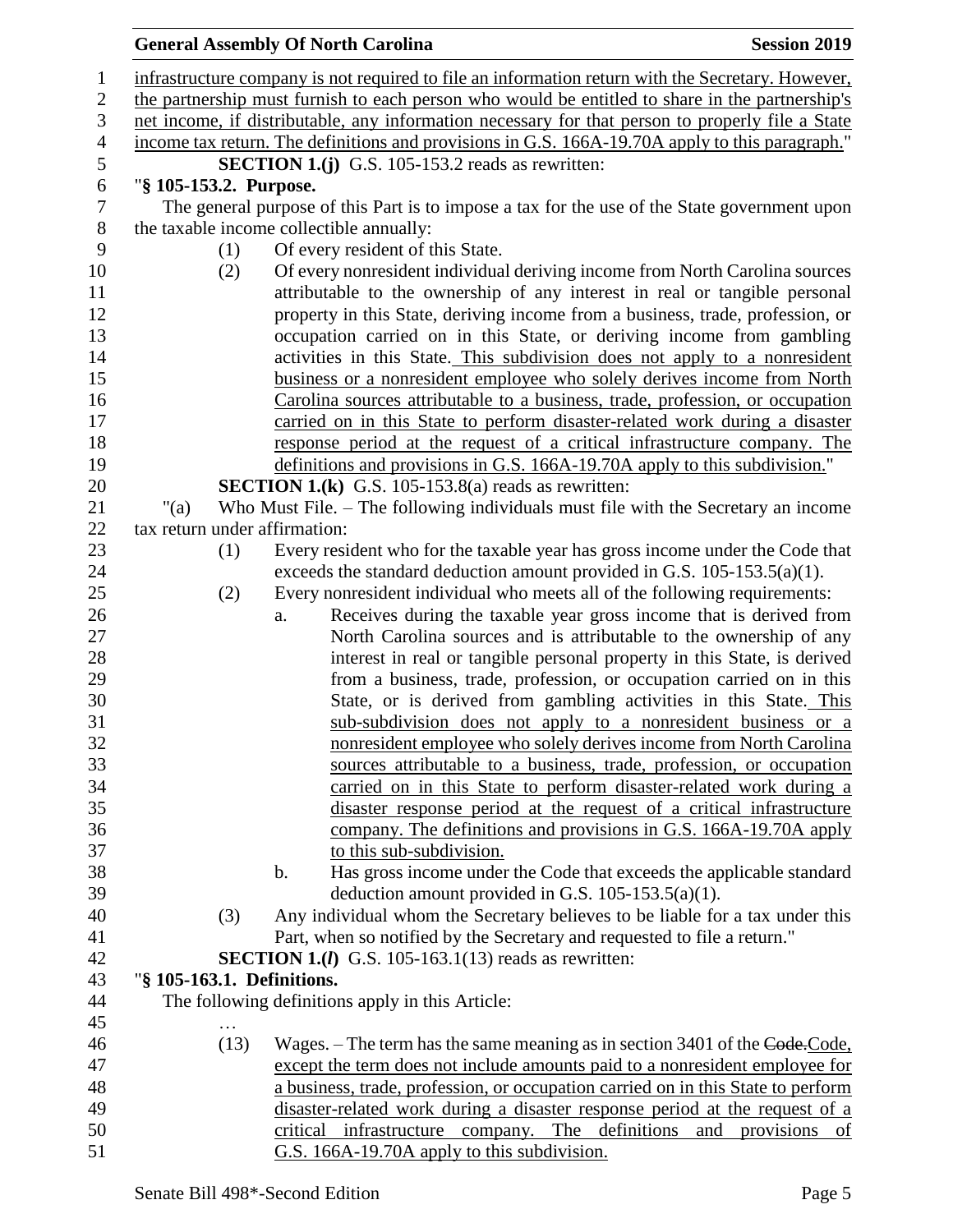|                      |     | <b>General Assembly Of North Carolina</b>                                                                | <b>Session 2019</b> |
|----------------------|-----|----------------------------------------------------------------------------------------------------------|---------------------|
|                      | . " |                                                                                                          |                     |
|                      |     | <b>SECTION 1.(m)</b> G.S. 105-163.3(b) reads as rewritten:                                               |                     |
| " $(b)$              |     | Exemptions. – The withholding requirement does not apply to the following:                               |                     |
|                      |     |                                                                                                          |                     |
|                      | (5) | Compensation paid by a nonresident business or a critical infrastructure                                 |                     |
|                      |     | company to an ITIN contractor who is a nonresident individual for a business,                            |                     |
|                      |     | trade, profession, or occupation carried on in this State to perform                                     |                     |
|                      |     | disaster-related work during a disaster response period at the request of a                              |                     |
|                      |     | critical infrastructure company. The definitions and provisions of                                       |                     |
|                      |     | G.S. 166A-19.70A apply to this subdivision."                                                             |                     |
|                      |     | <b>SECTION 1.(n)</b> G.S. 105-163.7(b) reads as rewritten:                                               |                     |
| " $(b)$              |     | Informational Return to Secretary. - Every employer shall annually file an                               |                     |
|                      |     | informational return with the Secretary that contains the information given on each of the               |                     |
|                      |     | employer's written statements to an employee. The Secretary may require additional information           |                     |
|                      |     | to be included on the informational return, provided the Secretary has given a minimum of 90             |                     |
|                      |     | days' notice of the additional information required. The informational return is due on or before        |                     |
|                      |     | January 31 of the succeeding year and must be filed in an electronic format as prescribed by the         |                     |
|                      |     | Secretary. If the employer terminates its business or permanently ceases paying wages during the         |                     |
|                      |     | calendar year, the informational return must be filed within 30 days of the last payment of              |                     |
|                      |     | remuneration. The informational return required by this subsection is in lieu of the report required     |                     |
| by G.S. 105-154.     |     |                                                                                                          |                     |
|                      |     | An employer that is not doing business in this State because it is a nonresident business                |                     |
|                      |     | performing disaster-related work during a disaster response period at the request of a critical          |                     |
|                      |     | infrastructure company is not required to file an information return with the Secretary. However,        |                     |
|                      |     | the employer must furnish to an employee, upon request, any information necessary for that               |                     |
|                      |     | person to properly file a State income tax return. The definitions and provisions in                     |                     |
|                      |     | G.S. 166A-19.70A apply to this paragraph."                                                               |                     |
|                      |     | SECTION 2. Part 2 of Article 36C of Chapter 105 of the General Statutes is amended                       |                     |
|                      |     | by adding a new section to read:                                                                         |                     |
|                      |     | "§ 105-449.69A. Temporary license during disaster response period.                                       |                     |
| (a)                  |     | Temporary License. – The Secretary may grant a temporary license to an applicant to                      |                     |
|                      |     | import, export, distribute, or transport motor fuel in this State in response to a disaster declaration. |                     |
|                      |     | The term "disaster declaration" has the same meaning as defined in G.S. 166A-19.3. The                   |                     |
|                      |     | temporary license expires upon the expiration of the disaster declaration. A temporary license           |                     |
|                      |     | issued under this section may not be renewed or a new temporary license granted if the licensee          |                     |
|                      |     | failed to file the required returns or make payments of the required taxes.                              |                     |
| (b)                  |     | Requirements. – To obtain a temporary license, a person must file an application with                    |                     |
|                      |     | the Secretary on a form prescribed by the Secretary within seven calendar days from the date of          |                     |
|                      |     | the disaster declaration. An application must include all of the following information:                  |                     |
|                      | (1) | The legal name of the business and the trade name, if applicable, under which                            |                     |
|                      |     | the person will transact business within the State.                                                      |                     |
|                      | (2) | The federal identification number of the business or, if such number is                                  |                     |
|                      |     | unavailable, the Social Security number of the owner.                                                    |                     |
|                      | (3) | The location, with a street number address, of the principal office or place of                          |                     |
|                      |     | business and the location where records will be made available for inspection.                           |                     |
|                      | (4) | Any other information required by the Secretary.                                                         |                     |
| (c)                  |     | Exceptions. – The Secretary may issue a temporary license under this section as an                       |                     |
|                      |     | importer, exporter, distributor, or transporter without requiring the applicant to file with the         |                     |
|                      |     | Secretary a bond or an irrevocable letter of credit, as otherwise required by G.S. 105-449.72, and       |                     |
|                      |     | without requiring the applicant to be authorized to transact business in this State with the             |                     |
| Secretary of State." |     |                                                                                                          |                     |